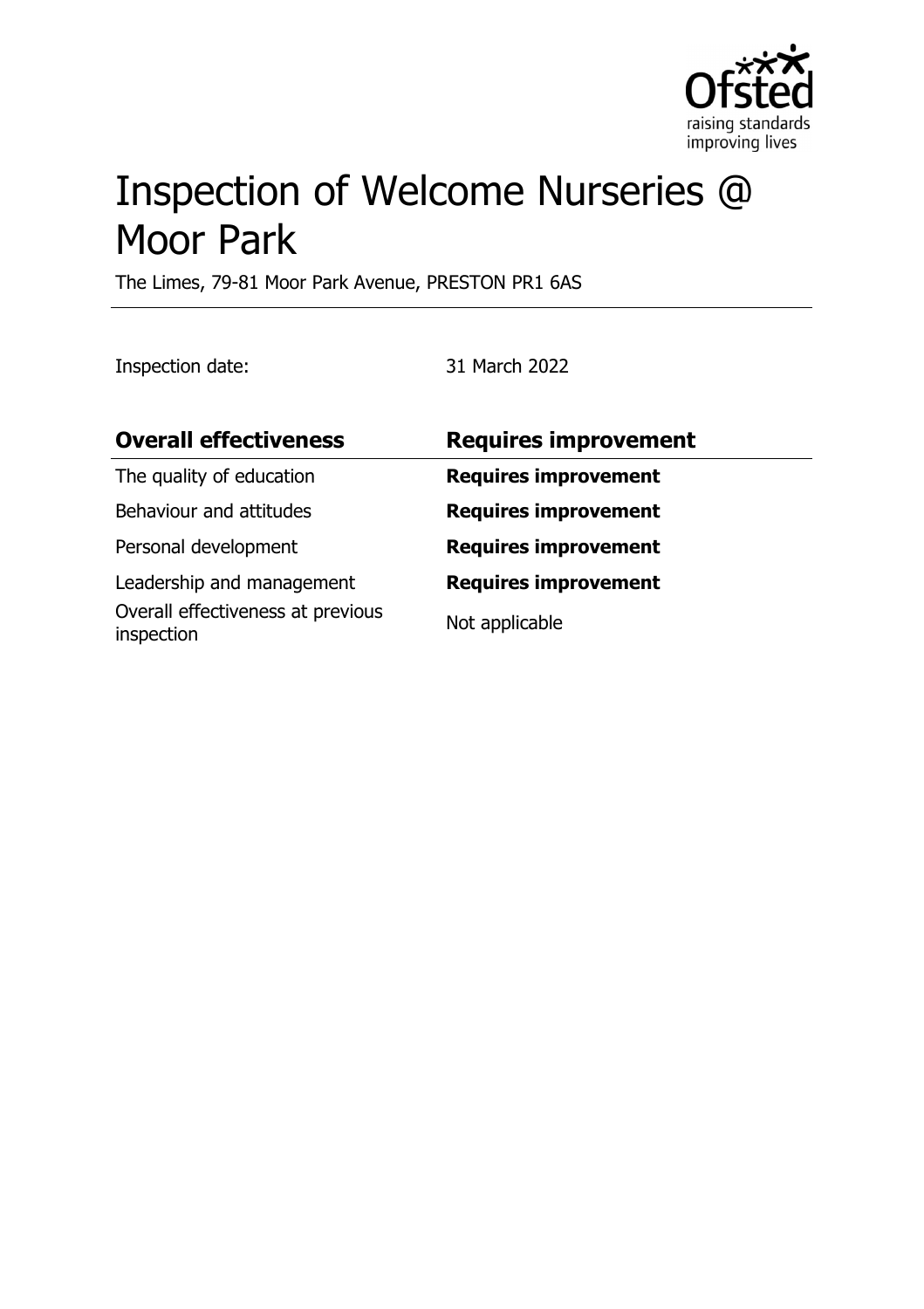

# **What is it like to attend this early years setting?**

## **The provision requires improvement**

Children are happy and settled at this nursery. Staff develop caring and respectful relationships with their key children. Children enjoy their time in nursery. However, not all children have their educational or individual needs met at all times. This is because teaching is not consistent throughout the nursery. This means children of different levels of development are not appropriately challenged.

Staff do not plan sequenced learning through the curriculum. This does not help every child to build on what they know and can do already. For example, staff encourage recognition of numbers in ways children do not understand. Staff encourage children to count to high numbers but most children do not understand this. Some children are not actively encouraged to take part in activities. This does not help children to develop a positive attitude or motivation to learn.

Children do have fun and enjoy their time in nursery. They have developed friendships with other children and play well together. They enjoy climbing on the equipment outside. Staff encourage children to take risks while supported by staff. Children play group games with staff and are able to run and ride bicycles outside. This helps to develop awareness of what their bodies can do and build their physical skills. During the COVID-19 pandemic, staff kept in contact with families to help parents continue their child's learning at home.

## **What does the early years setting do well and what does it need to do better?**

- $\blacksquare$  The new management team has plans to develop the nursery provision to make sure children progress very well. However, it is too soon to see the impact from these plans. The management team has a clear vision for the curriculum and what they intend children to learn. This vision is not clear to the staff team at this time. This results in staff practice needing improvement and the management team to further embed consistency of teaching throughout the nursery.
- Staff teach communication and language by sharing familiar stories, songs and rhymes with children. This helps some children to learn new words. However, staff do not teach all children to develop their understanding further. During group story time, older children are able to follow the story but younger children are not interested. Not all children are able to benefit from effective learning. This is because teaching does not always take account of individual needs.
- Children experience the local area and community as they have trips out to the nearby park and woodland. They learn about nature and use the play equipment. Staff help children to understand and assess risks, for example traffic. This helps children to begin to learn how to keep themselves safe and what dangers to be aware of.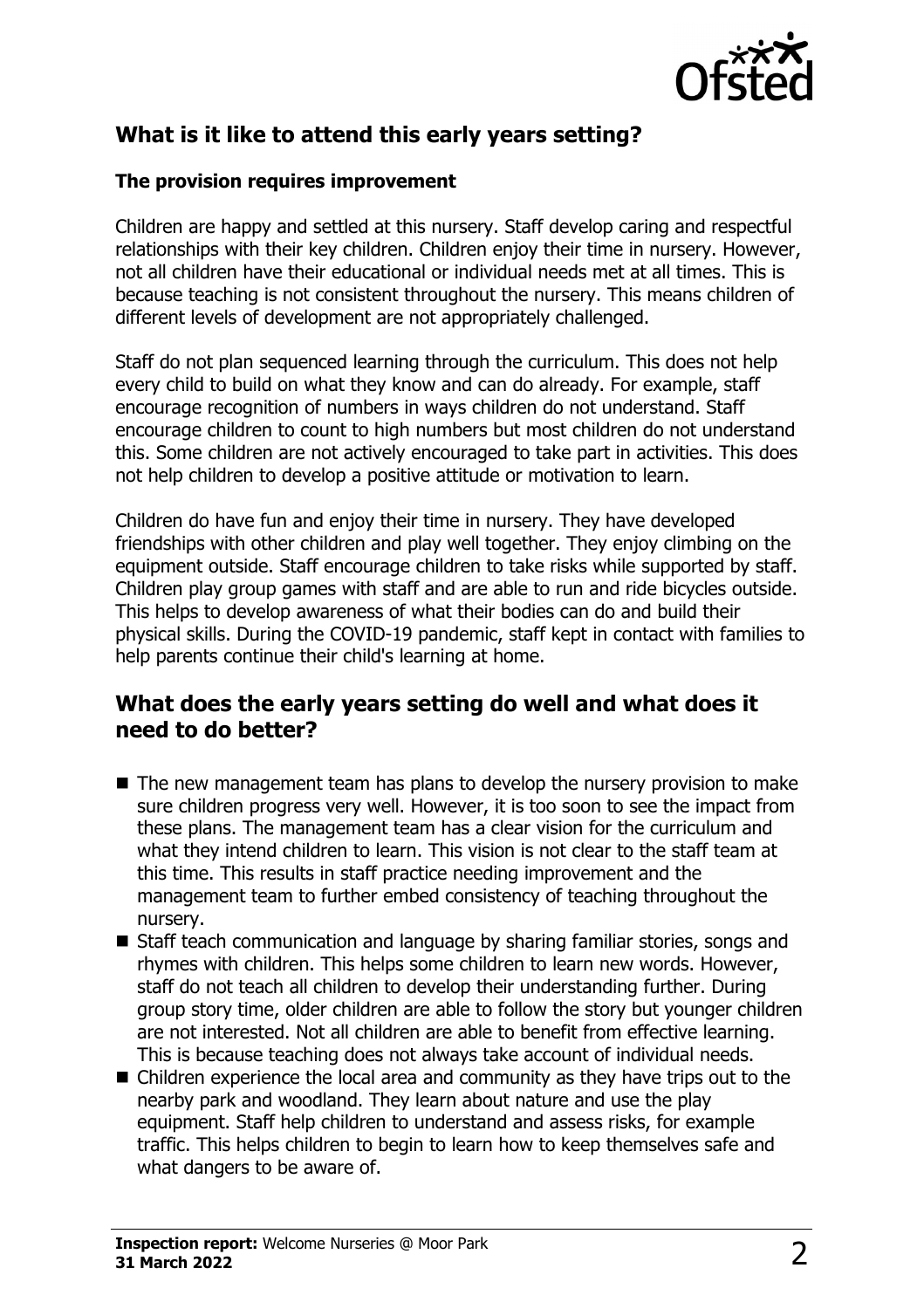

- $\blacksquare$  Children behave well but are not sufficiently challenged to ensure they have the motivation to learn. For example, staff include mathematical language when they teach, but it is too difficult for most children to understand. Children are unable to sustain their concentration as teaching is not relevant to their stage of development. This does not promote a positive attitude to learning.
- There are opportunities for children to develop their self-care and independence skills. Older children self-serve at lunch and pour their own drinks. Staff support younger children to use cutlery to feed themselves. This helps children to develop responsibility for themselves. However, hygiene processes throughout the nursery are not consistent to help children to understand the importance of personal care. Although staff encourage children to wash their hands before snack time there, is no hand soap available for them to use.
- $\blacksquare$  Parents are very happy with the care and education their child receives. They are very complimentary about the staff team and say that they know them very well. Parents say staff communicate with them regularly and that they feel informed of their child's time at the nursery. They say their child really enjoys their time at nursery with their friends.

# **Safeguarding**

The arrangements for safeguarding are effective.

There are firm processes in place to ensure children are kept safe from harm at the nursery. All staff know what would make them concerned about a child's safety and well-being or a colleague's conduct. They have excellent awareness of other safeguarding issues that may make them concerned, such as radicalisation. Staff and managers are confident in how to report concerns and who to report them to. All staff have completed paediatric first-aid training recently. This means staff are equipped with the knowledge and skills to deal with any accidents effectively.

## **What does the setting need to do to improve?**

#### **To meet the requirements of the early years foundation stage, the provider must:**

|                                                                                                                  | Due date   |
|------------------------------------------------------------------------------------------------------------------|------------|
| strengthen staff's professional<br>development and support them to<br>improve their teaching skills              | 26/05/2022 |
| ensure all staff take account of individual 26/05/2022<br>needs and interests so that children<br>make progress. |            |

## **To further improve the quality of the early years provision, the provider should:**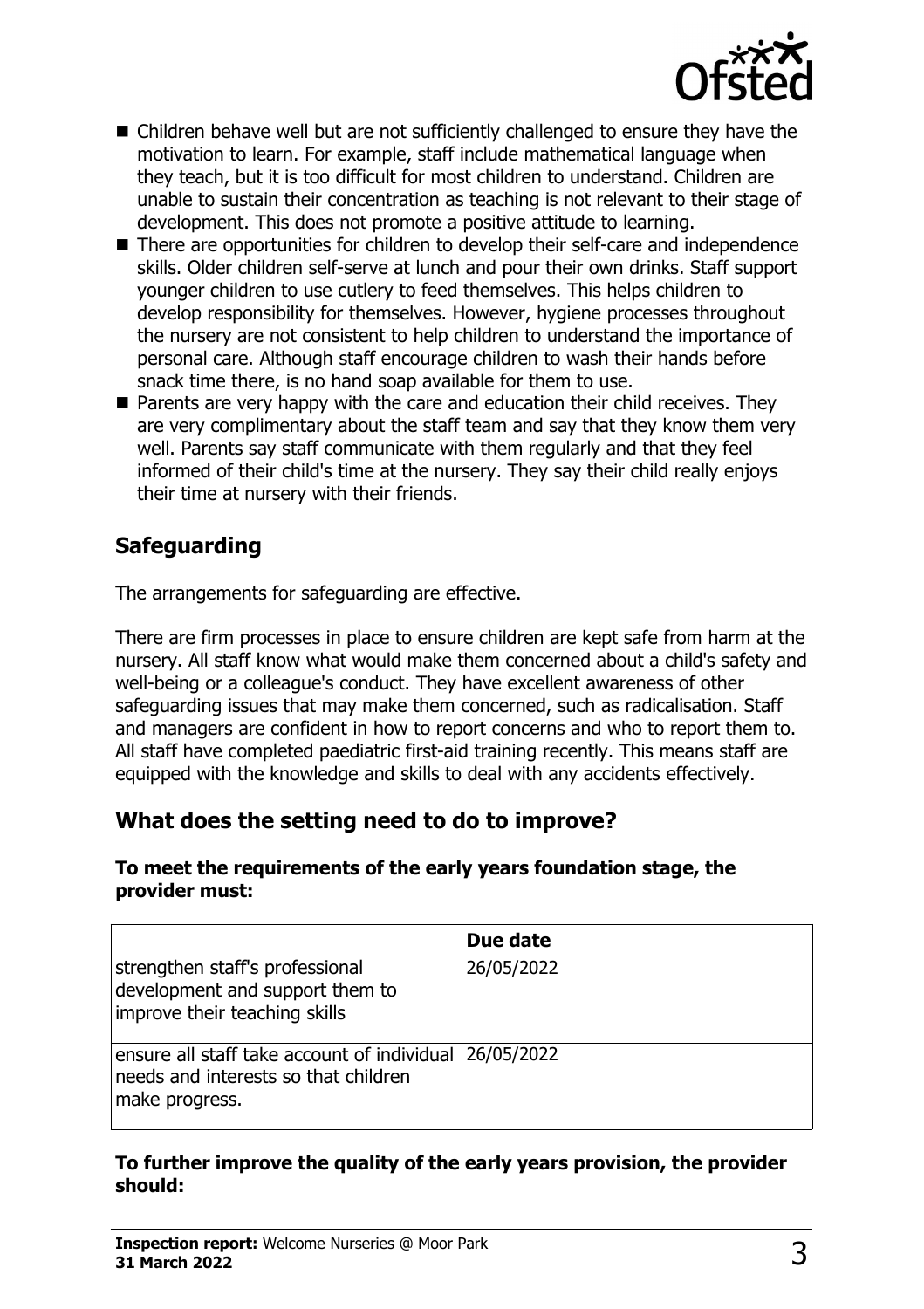

- $\blacksquare$  ensure that the management team continues to make changes to improve children's progress and outcomes
- $\blacksquare$  help staff to implement effective teaching of communication and language so that children can build on what they already know and can do
- $\blacksquare$  make sure that staff understand and can implement the curriculum with what managers intend
- strengthen hygiene processes throughout the nursery.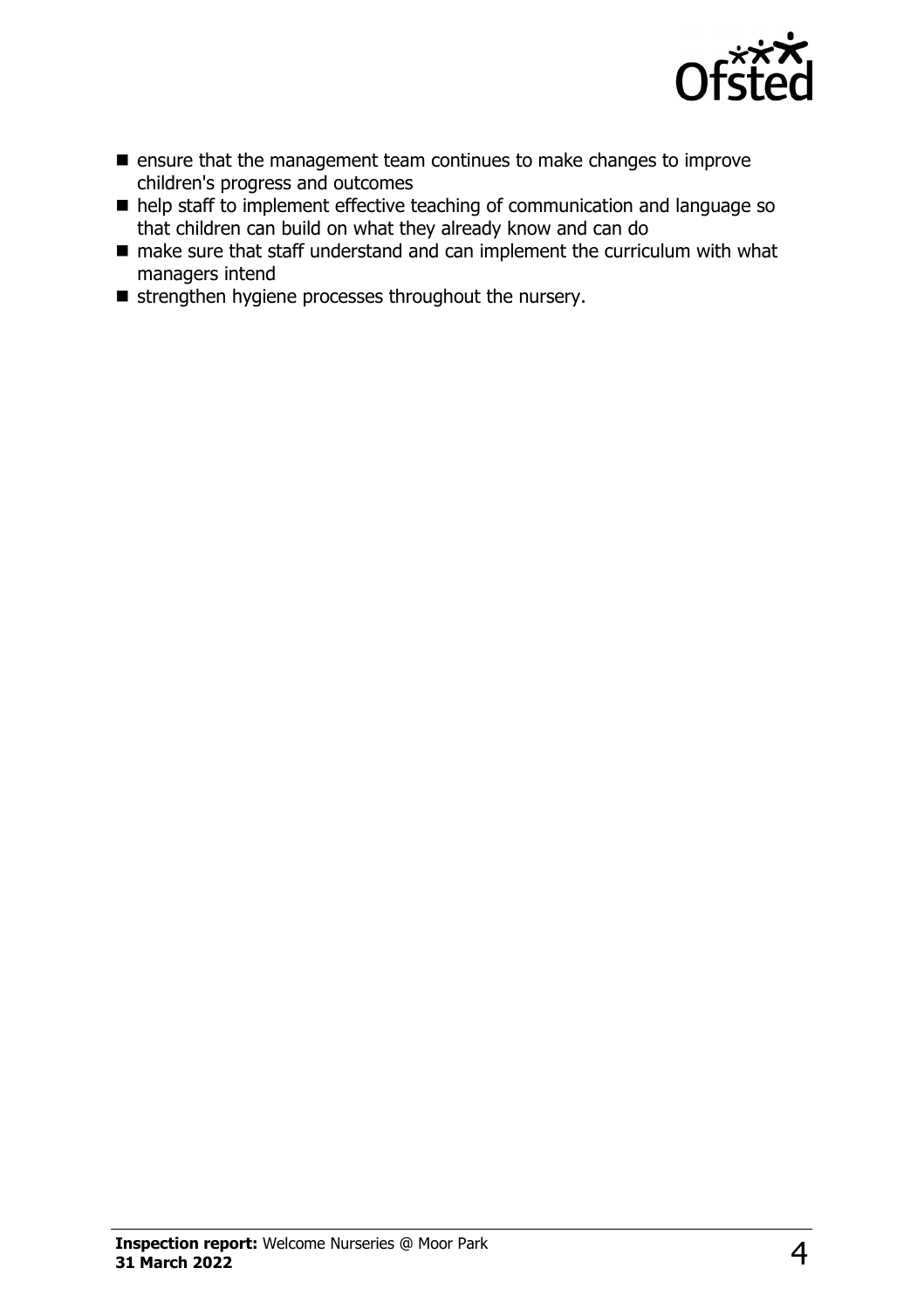

| <b>Setting details</b>                         |                                                        |
|------------------------------------------------|--------------------------------------------------------|
| Unique reference number                        | 2626092                                                |
| <b>Local authority</b>                         | Lancashire                                             |
| <b>Inspection number</b>                       | 10217911                                               |
| <b>Type of provision</b>                       | Childcare on non-domestic premises                     |
| <b>Registers</b>                               | Early Years Register, Compulsory Childcare<br>Register |
| Day care type                                  | Full day care                                          |
| Age range of children at time of<br>inspection | $1$ to $5$                                             |
| <b>Total number of places</b>                  | 72                                                     |
| Number of children on roll                     | 64                                                     |
| Name of registered person                      | <b>Welcome Nurseries Ltd</b>                           |
| Registered person unique<br>reference number   | 2576357                                                |
| <b>Telephone number</b>                        | 01772 884050                                           |
| Date of previous inspection                    | Not applicable                                         |

## **Information about this early years setting**

Welcome Nurseries @ Moor Park registered in 2021 and is situated in Preston. It is part of a group of nurseries operated by Welcome Nurseries Ltd. The nursery is open Monday to Friday from 7.30am until 6pm all year round. The provider employs nine members of childcare staff. Of these, seven hold recognised early years qualifications. The provider receives funding to provide free early education for two-, three- and four-year-old children.

## **Information about this inspection**

**Inspector** Jasmin Sanders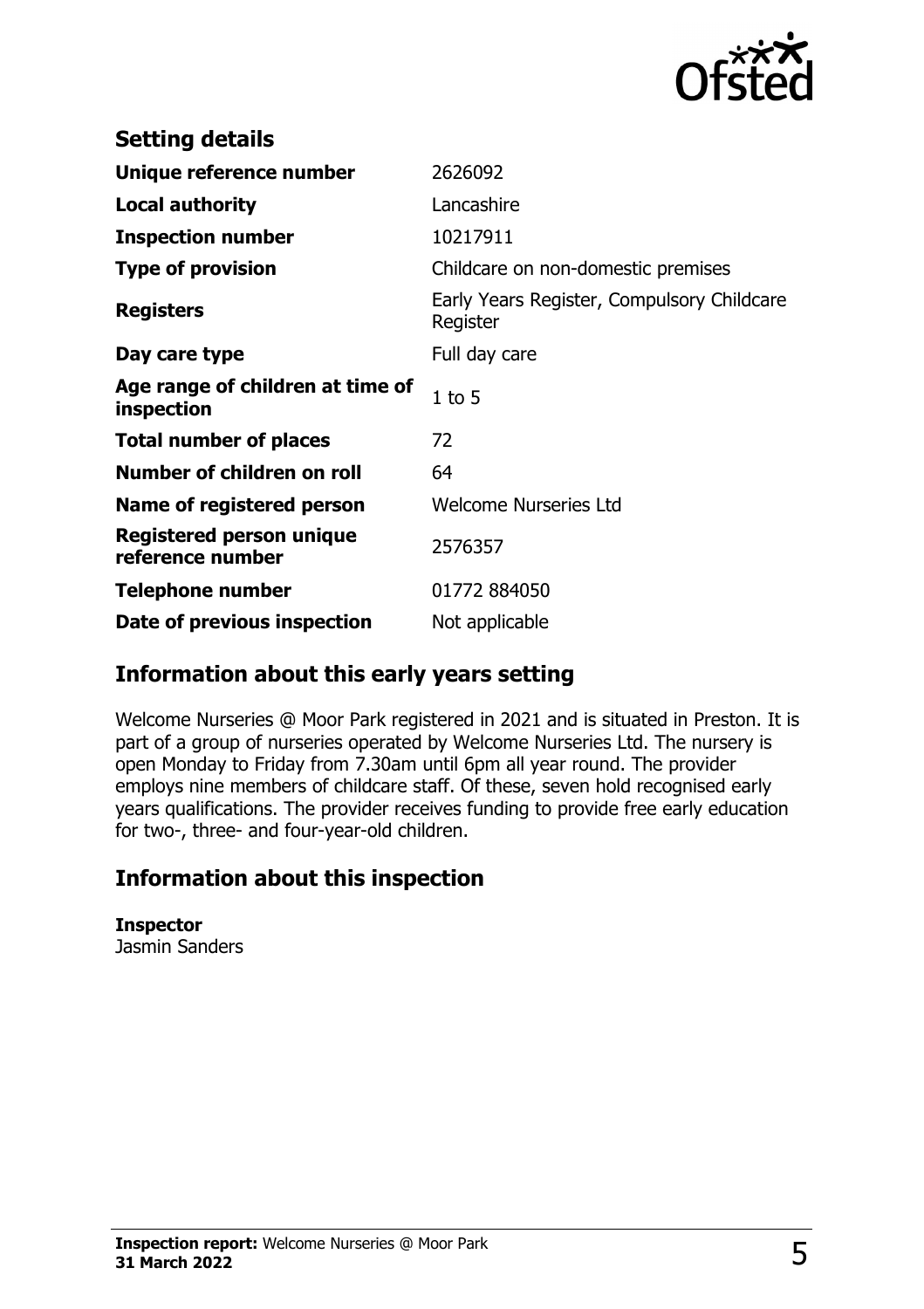

## **Inspection activities**

- $\blacksquare$  This was the first routine inspection the provider received since the COVID-19 pandemic began. The inspector discussed the impact of the pandemic with the provider and has taken that into account in her evaluation of the provider.
- $\blacksquare$  The inspector and the manager undertook a learning walk of the setting and discussed the intent and implementation of the curriculum.
- $\blacksquare$  The inspector spoke to parents about their experiences of care, education and their involvement at the nursery.
- $\blacksquare$  The manager and the inspector completed joint observations and evaluated practice to assess the quality of teaching and learning.
- $\blacksquare$  Discussions were held with managers and staff by the inspector to assess the effectiveness of safeguarding processes, self-evaluation, staff supervision and training.
- $\blacksquare$  Staff assessments of children's progress from their starting points were discussed with key persons to evaluate the impact of the curriculum on outcomes for children.

We carried out this inspection under sections 49 and 50 of the Childcare Act 2006 on the quality and standards of provision that is registered on the Early Years Register. The registered person must ensure that this provision complies with the statutory framework for children's learning, development and care, known as the early years foundation stage.

If you are not happy with the inspection or the report, you can [complain to Ofsted](http://www.gov.uk/complain-ofsted-report).